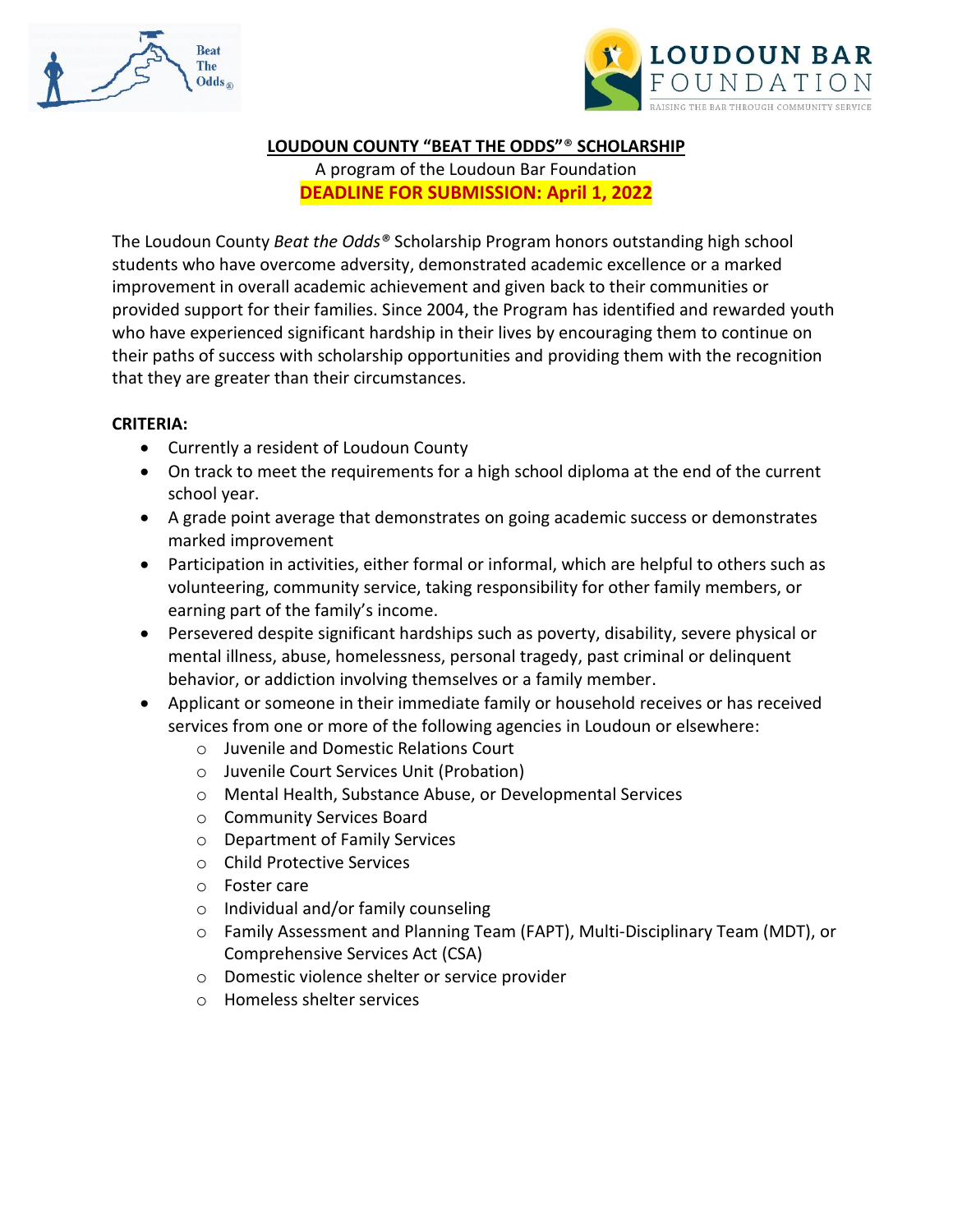### **APPLICATION PROCESS: A completed application must include each of the following:**

#### • **Personal statement**

- o Not to exceed 2 pages
- o Written by the applicant describing how they have "beaten the odds"
- o The statement should include *detailed* **information** as to the challenges they have overcome, and any agencies that have provided assistance/services.

**\*\*T***he personal statement is given substantial weight by the Scholarship Committee.*  Applicants should make every effort to explain in detail the nature of the adversity or hardships they experienced and how they overcame such difficulties**.** If the efforts to preserve are continuing, identify what steps are currently being taken.

#### • **Recommendation Letter(s)**

- $\circ$  At least 1 letter of recommendation from a teacher, counselor, coach, or activity leader with knowledge of the challenges faced by the applicant.
- o The applicant *may* provide additional letters from other persons from the school, community organizations, service providers, employers, or others who have knowledge of the challenges faced by the applicant.

\*\*Applicants **must submit at least one letter of recommendation.** Additional letters of recommendation are optional.

- **Transcript:** A copy of the applicant's high school transcript.
- **Loudoun BTO Application**: A completed Loudoun Beat the Odds Scholarship Application
- **FAFSA/SAR**: A copy of the student's FAFSA, SAR, or other financial aid application if applicable.
- **Letters of Acceptance**: Copies of all letters of acceptance from colleges, universities, or vocational schools the applicant is considering attending.

#### **Transmission**

- Application materials may be sent by the applicant, the applicant's school, or another person acting on the applicant's behalf.
- Applicants are encouraged to send their personal statement, completed Loudoun BTO application, and, if applicable FAFSA and acceptance letters together in a single packet.
- Any letters of recommendation (whether sent with the other application materials or separately) must clearly identify the applicant by name.
- Transcripts may be included in the applicant's packet or sent separately by the school.
- **Application materials should be** 
	- o **Emailed to** [BeatTheOddsLoudon@gmail.com;](mailto:BeatTheOddsLoudon@gmail.com) or
	- o **Mail to:** Beat the Odds Scholarship Program, P.O. Box 134, Leesburg, VA 20178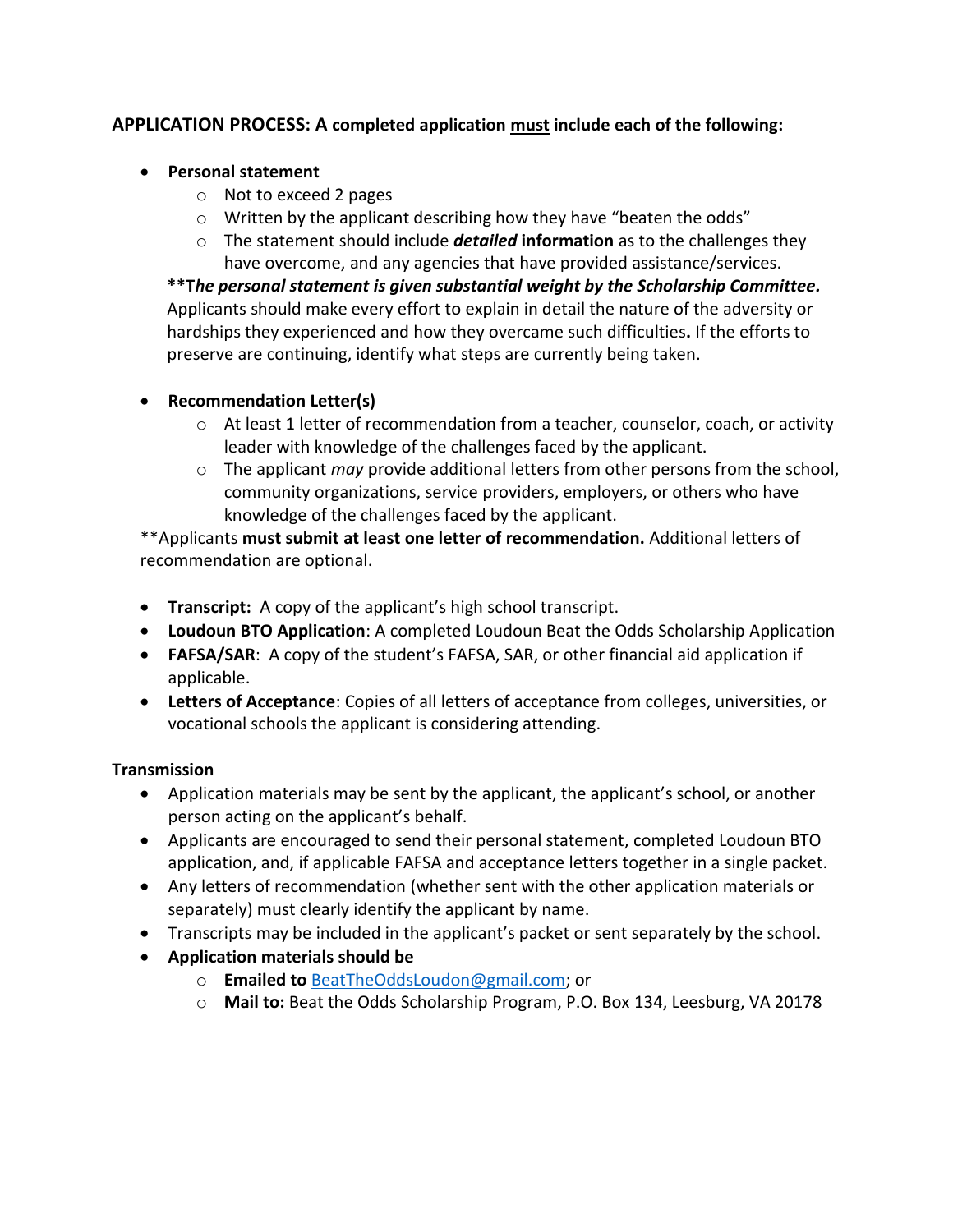



# **Loudoun County "Beat the Odds" ® Scholarship Application**

Please print or type the requested information (you may add pages if needed)

|                                                                                                 | Age: __________________________ |  |
|-------------------------------------------------------------------------------------------------|---------------------------------|--|
|                                                                                                 |                                 |  |
| *If no email address is available, provide an alternate contact: _______________                |                                 |  |
|                                                                                                 |                                 |  |
|                                                                                                 |                                 |  |
|                                                                                                 |                                 |  |
|                                                                                                 |                                 |  |
|                                                                                                 |                                 |  |
|                                                                                                 |                                 |  |
| Anticipated graduation date __________________GPA: __________Class Rank: _____________          |                                 |  |
| Estimated annual family income ______________ Number of persons in household _______            |                                 |  |
| Have you been accepted to a 2 or 4 year college, university, vocational school or trade school? |                                 |  |
| If so, what schools have you been accepted to? And which is your preferred school to attend?    |                                 |  |
|                                                                                                 |                                 |  |
| How do you plan to use this scholarship award? (ex: tuition, books, tools, living expenses)     |                                 |  |
| List any other financial aid or scholarships you have received to date.                         |                                 |  |
| List all extracurricular activities (including years you participated in and any offices held)  |                                 |  |
|                                                                                                 |                                 |  |
|                                                                                                 |                                 |  |
|                                                                                                 |                                 |  |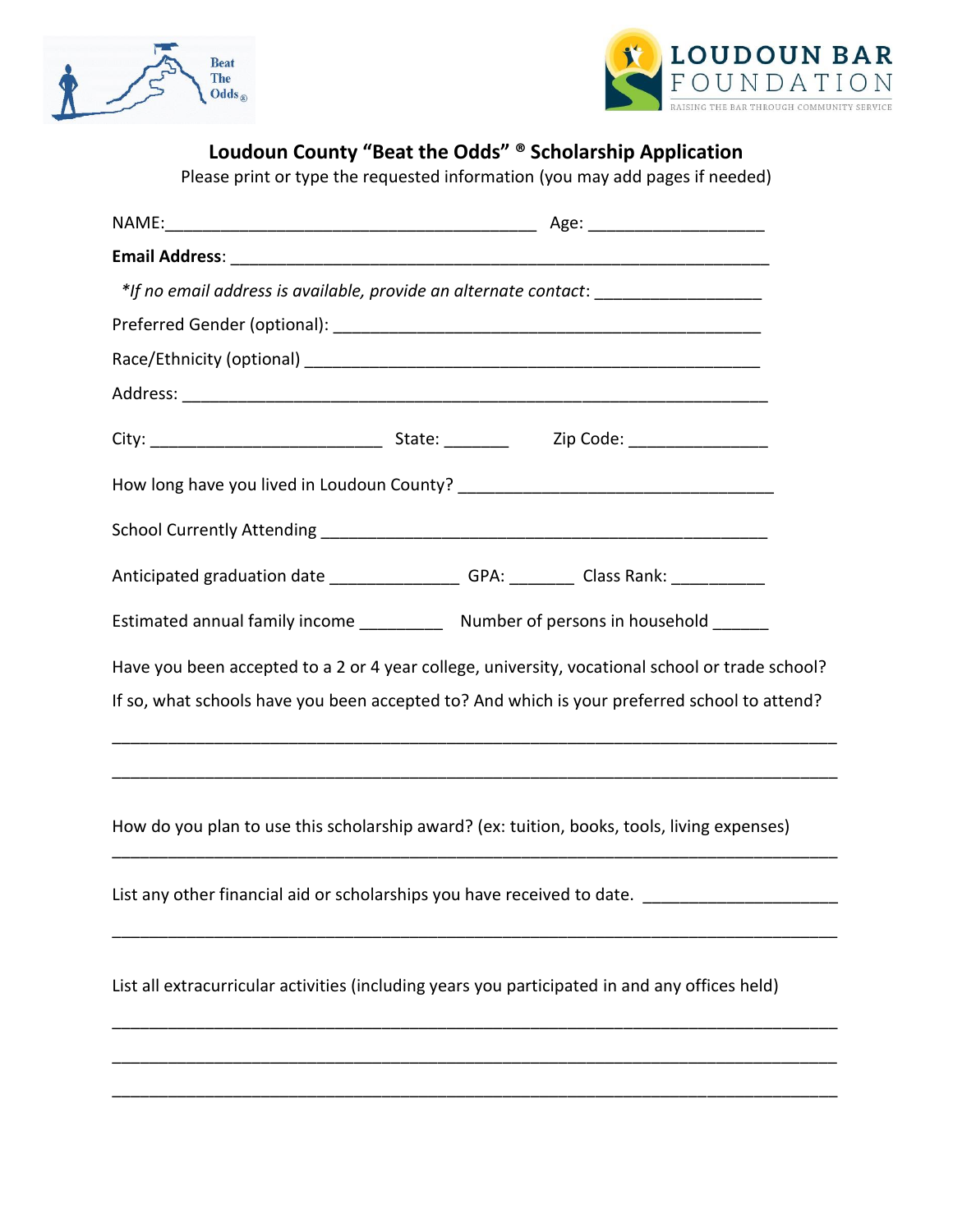Describe any responsibilities you have within your family unit or household to care for other

\_\_\_\_\_\_\_\_\_\_\_\_\_\_\_\_\_\_\_\_\_\_\_\_\_\_\_\_\_\_\_\_\_\_\_\_\_\_\_\_\_\_\_\_\_\_\_\_\_\_\_\_\_\_\_\_\_\_\_\_\_\_\_\_\_\_\_\_\_\_\_\_\_\_\_\_\_

people or provide financial support or assistance with expenses. \_\_\_\_\_\_\_\_\_\_\_\_\_\_\_\_\_\_\_\_\_\_

List any honors or awards you have earned. \_\_\_\_\_\_\_\_\_\_\_\_\_\_\_\_\_\_\_\_\_\_\_\_\_\_\_\_\_\_\_\_\_\_\_\_\_\_\_\_\_\_

Have you, an immediate family member, or a household member received services from any of the following agencies or organizations? If so, please indicate below:

\_\_\_\_\_\_\_\_\_\_\_\_\_\_\_\_\_\_\_\_\_\_\_\_\_\_\_\_\_\_\_\_\_\_\_\_\_\_\_\_\_\_\_\_\_\_\_\_\_\_\_\_\_\_\_\_\_\_\_\_\_\_\_\_\_\_\_\_\_\_\_\_\_\_\_\_\_\_

| <b>AGENCY or</b>                                                    | <b>COUNTY</b> | <b>SERVICES</b> | <b>DURATION OF</b> | <b>WHO RECEIVED</b> |
|---------------------------------------------------------------------|---------------|-----------------|--------------------|---------------------|
| <b>ORGANIZATION</b>                                                 | & STATE       | <b>RECEIVED</b> | <b>SERVICES</b>    | <b>SERVICES</b>     |
| Juvenile & Domestic Relations Court                                 |               |                 |                    |                     |
| Juvenile Court Services Unit (Juvenile<br>Probation Dept.)          |               |                 |                    |                     |
| Mental Health, Substance Abuse, or<br><b>Developmental Services</b> |               |                 |                    |                     |
| <b>Community Services Board</b>                                     |               |                 |                    |                     |
| <b>Department of Family Services</b>                                |               |                 |                    |                     |
| <b>Child Protective Services</b>                                    |               |                 |                    |                     |
| <b>Foster Care</b>                                                  |               |                 |                    |                     |
| Individual or Family Counseling                                     |               |                 |                    |                     |
| <b>Family Connections</b>                                           |               |                 |                    |                     |
| Family Assessment & Planning Team<br>(FAPT)                         |               |                 |                    |                     |
| Multi-Disciplinary Team (MDT)                                       |               |                 |                    |                     |
| Comprehensive Services Act (CSA)                                    |               |                 |                    |                     |
| Loudoun Abused Women's Shelter<br>(LAWS)                            |               |                 |                    |                     |
| Other domestic abuse service provider<br>(Please identify)          |               |                 |                    |                     |
| Homeless shelter or services                                        |               |                 |                    |                     |
| Other housing assistance                                            |               |                 |                    |                     |
| Other (please describe)                                             |               |                 |                    |                     |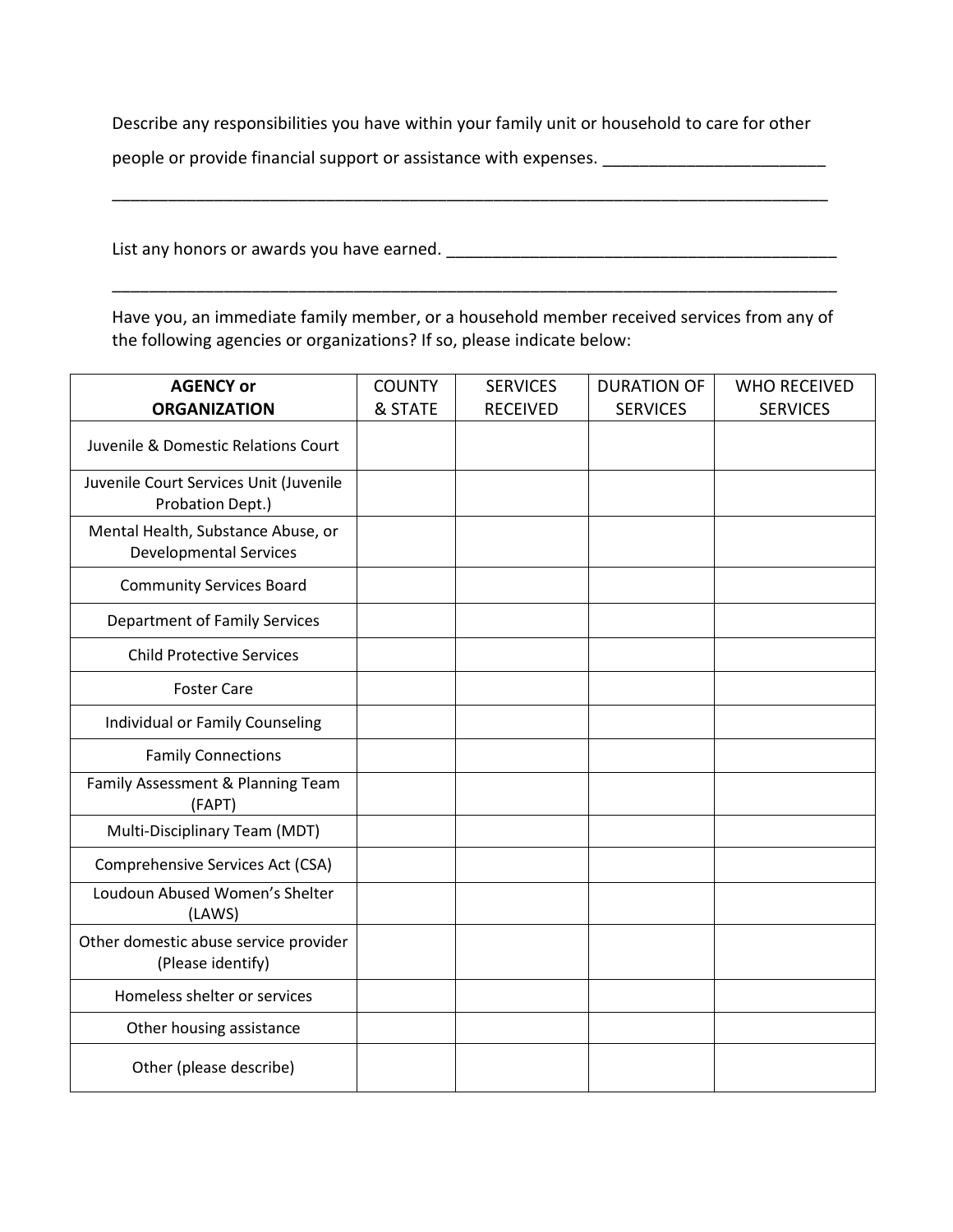Do you or your family currently receive or have you or your family received in the past any of the following (check all that apply):

TANF **Example 3 Tanaca TANF** Food Stamps **Example 3 Medicare/Medicaid** \_\_\_\_\_ Housing Subsidy \_\_\_\_\_\_ Emergency Relief \_\_\_\_\_\_\_\_ SSI/SSDI Is there anything that you would like the scholarship committee to consider that is not otherwise identified on this application? **Example 20** and the set of the set of the set of the set of the set o \_\_\_\_\_\_\_\_\_\_\_\_\_\_\_\_\_\_\_\_\_\_\_\_\_\_\_\_\_\_\_\_\_\_\_\_\_\_\_\_\_\_\_\_\_\_\_\_\_\_\_\_\_\_\_\_\_\_\_\_\_\_\_\_\_\_\_\_\_\_\_\_\_\_\_\_\_\_ \_\_\_\_\_\_\_\_\_\_\_\_\_\_\_\_\_\_\_\_\_\_\_\_\_\_\_\_\_\_\_\_\_\_\_\_\_\_\_\_\_\_\_\_\_\_\_\_\_\_\_\_\_\_\_\_\_\_\_\_\_\_\_\_\_\_\_\_\_\_\_\_\_\_\_\_\_\_ \_\_\_\_\_\_\_\_\_\_\_\_\_\_\_\_\_\_\_\_\_\_\_\_\_\_\_\_\_\_\_\_\_\_\_\_\_\_\_\_\_\_\_\_\_\_\_\_\_\_\_\_\_\_\_\_\_\_\_\_\_\_\_\_\_\_\_\_\_\_\_\_\_\_\_\_\_\_ \_\_\_\_\_\_\_\_\_\_\_\_\_\_\_\_\_\_\_\_\_\_\_\_\_\_\_\_\_\_\_\_\_\_\_\_\_\_\_\_\_\_\_\_\_\_\_\_\_\_\_\_\_\_\_\_\_\_\_\_\_\_\_\_\_\_\_\_\_\_\_\_\_\_\_\_\_\_ Name/Title of Recommendation Letter Authors: \_\_\_\_\_\_\_\_\_\_\_\_\_\_\_\_\_\_\_\_\_\_\_\_\_\_\_\_\_\_\_\_\_\_\_\_\_\_\_\_\_\_\_\_\_\_\_\_\_\_\_\_\_\_\_\_\_\_\_\_\_\_\_\_\_\_\_\_\_\_\_\_\_\_\_\_\_\_

By signing below I affirm all of the information provided in this application is true and accurate to the best of my knowledge and belief. I understand should it come to the Committee's attention at a later date that I have provided false or misleading information in my application, the Committee may withdraw any scholarship funds awarded to me.

\_\_\_\_\_\_\_\_\_\_\_\_\_\_\_\_\_\_\_\_\_\_\_\_\_\_\_\_\_\_\_\_\_\_\_\_\_\_\_\_\_\_\_\_\_\_\_\_\_\_\_\_\_\_\_\_\_\_\_\_\_\_\_\_\_\_\_\_\_\_\_\_\_\_\_\_\_\_

I further understand I may be asked to participate in an interview with the Selection Committee prior to any award decisions being made.

\_\_\_\_\_\_\_\_\_\_\_\_\_\_\_\_\_\_\_\_\_\_\_\_\_\_\_\_\_\_\_\_\_\_\_\_\_\_\_\_\_\_ \_\_\_\_\_\_\_\_\_\_\_\_\_\_\_\_

Student **Date** 

\*The Beat the Odds Selection Committee reserves the right to interview any applicants under consideration for a scholarship. Interviews are conducted solely at the discretion of the Selection Committee *if* the Committee believes such an interview may assist it determining the award of scholarship funds. Students may *not* request an interview and should *not* withhold any information in their application in expectation he or she will be granted an interview to provide or further explain information contained in the application. The Committee is not required to conduct interviews before making any award determinations. Any interviews will be conducted at the student's school and will be conducted either in person, by video link or telephonically.